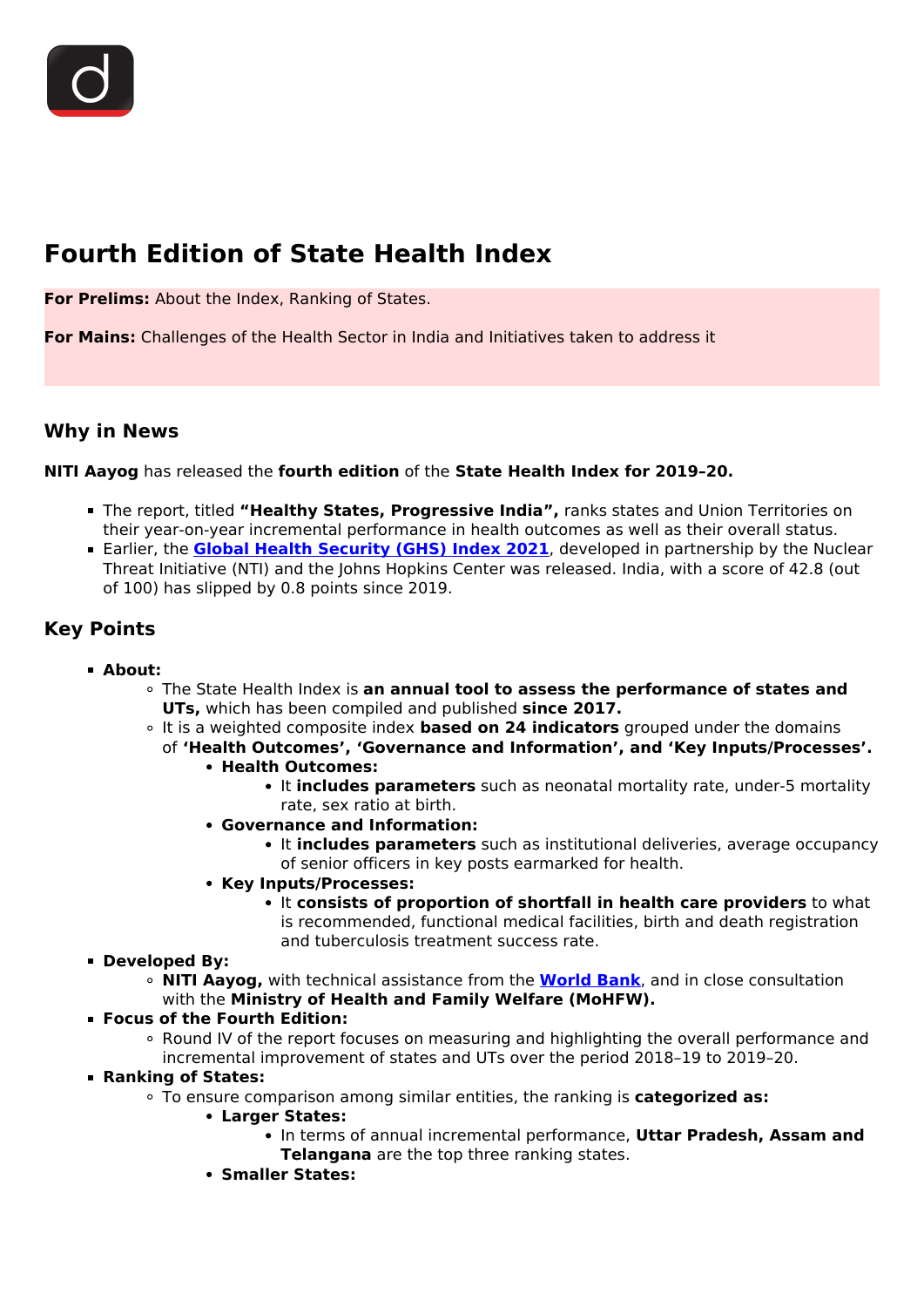- **Mizoram and Meghalaya** registered the maximum annual incremental progress.
- **Union Territories:**
	- **Delhi, followed by Jammu and Kashmir**, showed the best incremental performance.
- **Overall:**
	- The top-ranking states were **Kerala and Tamil Nadu** among the 'Larger States', **Mizoram and Tripura** among the 'Smaller States', and Dadra and Nagar Haveli and Daman and Diu (DH&DD) and Chandigarh among the UTs.

## $\underline{\mu}$ **SCORECARD**

## Top<sub>5</sub>

| Rank | $2018-19*$ 2019-20*                         | Bottom 4**                                                                                                         |
|------|---------------------------------------------|--------------------------------------------------------------------------------------------------------------------|
|      | $\blacksquare$ Kerala<br><b>■Kerala</b>     | $2018 - 19$ $2019 - 20$ <sup>*</sup><br>Rank<br>⊞UP<br>⊟UP                                                         |
| 2    | ■Andhra Pradesh<br><b>■Tamil Nadu</b>       | 2<br>■Bihar<br>■Bihar                                                                                              |
| 3    | <b>■Tamil Nadu</b><br><b>■Telangana</b>     | 3<br>M<br>$M$ P                                                                                                    |
| 4    | ■Himachal Pradesh<br><b>■Andhra Pradesh</b> | 4<br><b>Inarkhand</b><br><b>■Rajasthan</b><br>*According to Reference Year<br>** In ascending order (Lowest first) |
| 5    | ■Maharashtra<br><b>■Maharashtra</b>         |                                                                                                                    |

## **Significance of the Index:**

## **Policymaking:**

- States use it in their **policy making and resource allocation.**
	- This report is an example of both competitive and cooperative federalism.
- **Healthy Competition:**
	- The index **encourages healthy competition and cross-learning among States and UTs.**
	- The aim is to **nudge states/UTs towards building robust health systems** and improving service delivery.

#### **Helpful in Achieving SDGs:**

- The exercise is expected to **help drive state and union territories' efforts** towards the achievement of health-related **[Sustainable Development Goals](/to-the-points/paper3/sustainable-development-3) [\(SDGs\)](/to-the-points/paper3/sustainable-development-3)** including those related to **[Universal Health Coverage \(UHC\)](/daily-updates/daily-news-editorials/universal-health-coverage-1)** and other health outcomes.
- **Role in National Health Mission:**
	- The importance of this annual tool is reemphasized by MoHFW's decision to link the index to incentives under the **[National Health Mission.](/daily-updates/daily-news-analysis/national-health-mission-1)**

## **Limitations of the Index:**

- **Not Covered Critical Areas:**
	- Some critical areas such as **infectious diseases,** [noncommunicable diseases](/daily-updates/daily-news-analysis/non-communicable-diseases-in-india) [\(NCDs\),](/daily-updates/daily-news-analysis/non-communicable-diseases-in-india) **[mental health](/daily-updates/daily-news-analysis/issue-of-mental-health)**, **governance, and financial risk protection** are not fully captured in the Health Index due to non-availability of acceptable quality of data on an annual basis.